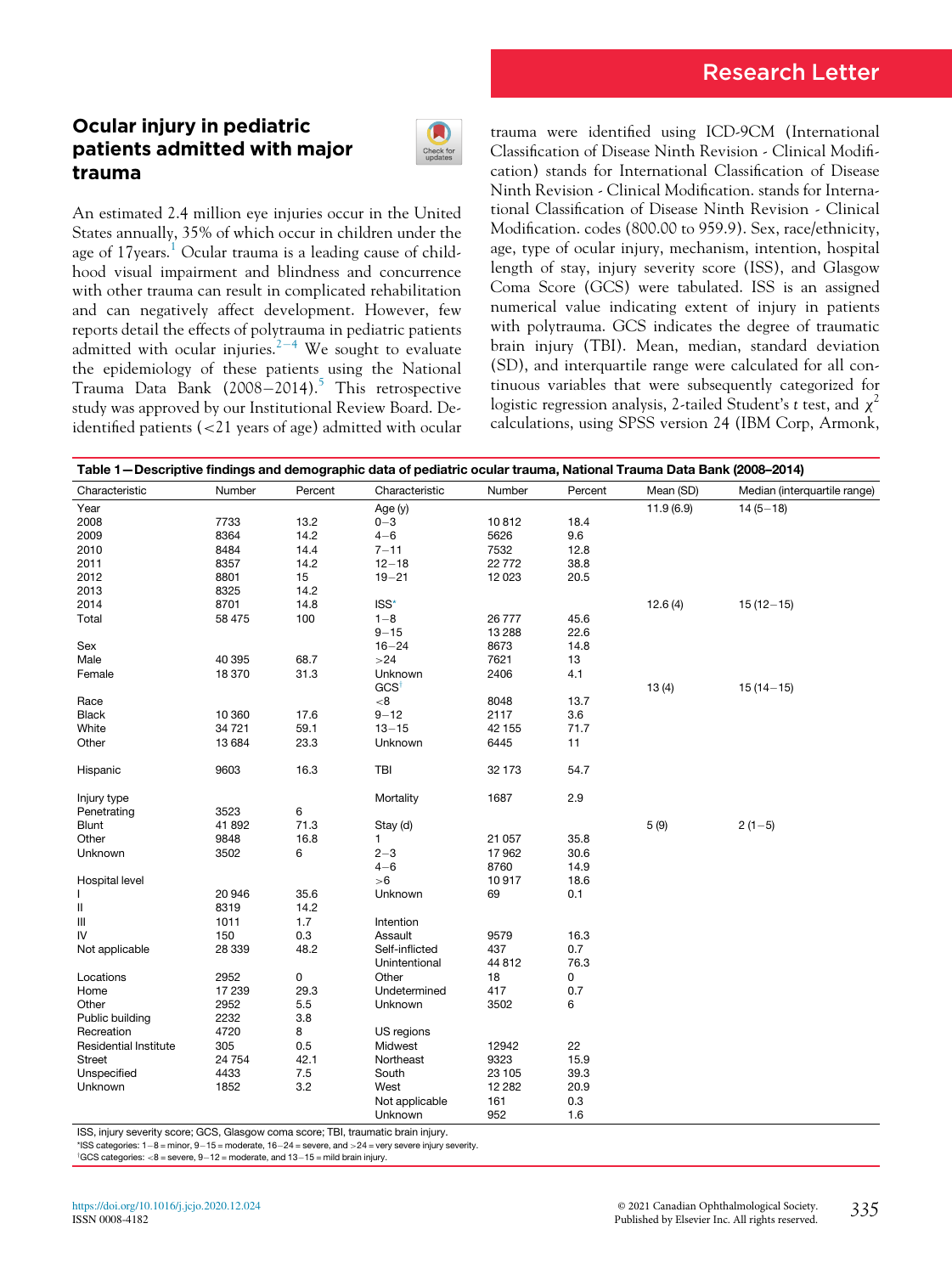<span id="page-1-0"></span>NY). Significance was set at  $p < 0.05$ . Patients with incomplete or unspecified data were excluded.

Of the 316,485 patients admitted with ocular trauma, 58,765(18.6%) were <21 years of age. Mean (SD) age was 11.9 years (6.9) and most were 12 to 21 years of age (59.3%). Males (68.7%) outnumbered females (31.3%). Whites accounted for 59.1%, Blacks, 17.6%, and Hispanic ethnicity, 16.3% ([Table 1\)](#page-0-1). Most injuries were unintentional (76.3%). Common mechanisms were motor vehicle traffic accident - occupant (MVTO), 28.1% and struck by/ against, 16.1%. Common injuries were eye/adnexa contusion (30.6%), orbital injuries (29.9%), and open adnexa wounds (29%). Open globe injury occurred in 11.6%. More than half (54.7%) had TBI. Mean (SD) hospital length of stay was 5 days (9) and mortality rate was 2.9% [\(Table 1\)](#page-0-1).

The 19-21 year age group had the greatest odds of MVTO trauma (odds ratio [OR], 2.01;  $p < 0.001$ ) and the 0- to 3year age group, falls (OR,  $3.24$ ;  $p < 0.001$ ). MVTO was the most common mechanisms in all race/ethnicities, however, Black children were most often injured by firearms (OR, 3.83;  $p < 0.001$ ), White patients, by environmental causes (OR, 2.46;  $p < 0.001$ ), and Hispanic patients, by hot objects (OR, 1.52;  $p < 0.001$ ) than other race/ethnicities. Of the most common mechanisms, the Northeast had greatest odds of falls (OR, 1.44;  $p < 0.001$ ), the South, MVTO (OR, 1.27;  $p \le 0.001$ ), the Midwest, struck by/against  $(OR, 1.08; p = 0.007)$ , and the West, motor vehicle traffic accident (MVT)-pedestrian (OR,  $1.65$ ;  $p < 0.001$ ).

The 0- to 3-year age group had greater odds of assault (OR, 2.38;  $p < 0.001$ ) and the 19- to 21-year age group, and self-inflicted injury (OR, 1.45;  $p \lt 0.001$ ). Black and Hispanic patients were mostly victims of assault (OR, 2.68 and OR, 1.41;  $p < 0.001$ , respectively) and White patients, of unintentional and self-inflicted injury (OR, 2.28 and OR, 1.45; p<0.001, respectively) and White patients, of unintentional (OR, 2.28;  $p < 0.001$ ) Firearm injury had greatest odds of very severe ISS (OR, 2.62;  $p < 0.001$ ), and cut/ pierce of low ISS (OR, 32.96;  $p < 0.001$ ). Open globe injuries were most associated with low ISS (1-8; OR, 3.82;  $p <$ 0.001) and orbital injury, with higher ISS  $(9-15; OR, 1.75;$  $p < 0.001$ ). Optic nerve and visual pathway injuries had greatest odds of severe ISS (16-24; OR, 4.63;  $p < 0.001$ ) as did injuries associated with TBI (OR, 12.52;  $p < 0.001$ ; [Table 2\)](#page-1-0).

<span id="page-1-1"></span>We affirmed previous findings for admitted patients with ocular trauma that included preponderance of male and older children, and association between open globe injuries and lower ISS and visual pathway injuries with higher  $ISS.<sup>2-4,6,7</sup>$  $ISS.<sup>2-4,6,7</sup>$  $ISS.<sup>2-4,6,7</sup>$  $ISS.<sup>2-4,6,7</sup>$  $ISS.<sup>2-4,6,7</sup>$  $ISS.<sup>2-4,6,7</sup>$  $ISS.<sup>2-4,6,7</sup>$  These associations have management implications; patients with low ISS may be triaged to minor injury areas despite having potentially vision-threatening injuries. Additionally, we found that 54.7% had associated TBI and these patients had greater likelihood of severe ISS. Most

Table 2—Summary of regression analysis of association between mechanisms and ocular injury and injury severity score in pediatric ocular trauma National Trauma Data Bank (2008–2014)

| Mechanism             | ISS*       | Frequency | p value        | OR    | 95% CI                         |
|-----------------------|------------|-----------|----------------|-------|--------------------------------|
| Fall                  | $1 - 8$    | 2592      | < 0.0001       | 1.15  | $1.09 - 1.22$                  |
|                       | $9 - 15$   | 1451      | < 0.001        | 1.32  | $1.24 - 1.41$                  |
|                       | $16 - 24$  | 724       | 0.003          | 0.88  | $0.81 - 0.96$                  |
|                       | >24        | 376       | $<$ 0.001      | 0.47  | $0.42 - 0.52$                  |
| MVT-occupant          | $1 - 8$    | 5190      | $<$ 0.001 $\,$ | 0.42  | $0.41 - 0.44$                  |
|                       | $9 - 15$   | 4154      | < 0.001        | 1.24  | $1.18 - 1.29$                  |
|                       | 16–24      | 3319      | < 0.001        | 1.74  | $1.65 - 1.83$                  |
|                       | >24        | 3203      | $<$ 0.001 $\,$ | 2.04  | $1.94 - 2.14$                  |
| MVT-pedestrian        | $1 - 8$    | 539       | < 0.001        | 0.33  | $0.30 - 0.36$                  |
|                       | 9–15       | 688       | < 0.001        | 1.41  | $1.28 - 1.54$                  |
|                       | 16–24      | 520       | < 0.001        | 1.62  | $1.47 - 1.80$                  |
|                       | >24        | 563       | < 0.001        | 2.10  | $1.90 - 2.32$                  |
| Pedal cyclist         | $1 - 8$    | 219       | < 0.001        | 0.45  | $0.39 - 0.53$                  |
|                       | 9–15       | 248       | $<$ 0.001 $\,$ | 1.62  | $1.38 - 1.89$                  |
|                       | $16 - 24$  | 162       | < 0.001        | 1.51  | $1.26 - 1.80$                  |
|                       | >24        | 123       | 0.039          | 1.23  | $1.00 - 1.50$                  |
| Struck by/against     | $1 - 8$    | 6328      | ${<}0.001$     | 3.09  | $2.94 - 3.24$                  |
|                       | 9–15       | 2020      | 0.002          | 0.92  | $0.87 - 0.97$                  |
|                       | 16–24      | 541       | $<$ 0.001 $\,$ | 0.30  | $0.27 - 0.33$                  |
|                       | >24        | 198       | < 0.001        | 0.12  | $0.10 - 0.13$                  |
| Firearm               | 1–8        | 663       | $<$ 0.001 $\,$ | 0.60  | $0.55 - 0.67$                  |
|                       | $9 - 15$   | 341       | $<$ 0.001 $<$  | 0.72  | $0.64 - 0.81$                  |
|                       | $16 - 24$  | 332       | 0.006          | 1.18  | $1.05 - 1.34$                  |
|                       | >24        | 534       | < 0.001        | 2.62  | $2.36 - 2.91$                  |
| Cut/Pierce            | $1 - 8$    | 1449      | $<$ 0.001 $\,$ | 32.96 | 24.98-44.37                    |
|                       | $9 - 15$   | 36        | $<$ 0.001 $\,$ | 0.08  | $0.05 - 0.11$                  |
|                       | 16–24      | 11        | < 0.001        | 0.04  | $0.02 - 0.07$                  |
|                       | >24        | 5         | $<$ 0.001 $\,$ | 0.02  | $0.01 - 0.05$                  |
| Natural/Environment   | $1 - 8$    | 295       | < 0.001        | 1.58  | $1.32 - 1.90$                  |
|                       | 9–15       | 132       | 0.147          | 1.16  | $0.94 - 1.42$                  |
|                       |            |           |                | 0.58  |                                |
|                       | $16 - 24$  | 49        | $<$ 0.001 $\,$ | 0.37  | $0.43 - 0.79$<br>$0.24 - 0.54$ |
|                       | >24        | 28        | ${<}0.001$     |       |                                |
| Hot object            | $1 - 8$    | 510       | < 0.001        | 8.17  | 6.36-10.63                     |
|                       | $9 - 15$   | 53        | < 0.001        | 0.33  | $0.24 - 0.43$                  |
|                       | $16 - 24$  | 12        | < 0.001        | 0.11  | $0.06 - 0.20$                  |
|                       | >24        | 6         | < 0.001        | 0.06  | $0.02 - 0.14$                  |
| Injury type           | <b>ISS</b> | Frequency | p value        | OR    | 95% CI                         |
| Open globe            | $1 - 8$    | 4951      | $<$ 0.001 $\,$ | 3.82  | $3.60 - 4.05$                  |
|                       | $9 - 15$   | 607       | $<$ 0.001 $\,$ | 0.30  | $0.27 - 0.32$                  |
|                       | $16 - 24$  | 475       | < 0.001        | 0.39  | $0.36 - 0.43$                  |
|                       | >24        | 578       | < 0.001        | 0.58  | $0.53 - 0.64$                  |
| Orbital fracture      | $1 - 8$    | 5407      | $<$ 0.001 $\,$ | 0.41  | $0.39 - 0.42$                  |
|                       | 9–15       | 5188      | $<$ 0.001 $\,$ | 1.75  | $1.70 - 1.82$                  |
|                       | 16–24      | 3338      | < 0.001        | 1.60  | $1.53 - 1.68$                  |
|                       | >24        | 2802      | $<$ 0.001 $\,$ | 1.45  | $1.38 - 1.53$                  |
| Adnexal contusion     | 1–8        | 6272      | < 0.001        | 0.53  | $0.51 - 0.55$                  |
|                       | $9 - 15$   | 4788      | < 0.001        | 1.40  | $1.34 - 1.46$                  |
|                       | $16 - 24$  | 3169      | ${<}0.001$     | 1.39  | $1.32 - 1.46$                  |
|                       | >24        | 2910      | $<$ 0.001 $\,$ | 1.50  | $1.42 - 1.58$                  |
| Open adnexal wound    | $1 - 8$    | 4951      | < 0.001        | 3.82  | $3.60 - 4.05$                  |
|                       | $9 - 15$   | 607       | < 0.001        | 0.30  | $0.27 - 0.32$                  |
|                       | 16–24      | 475       | < 0.001        | 0.39  | $0.36 - 0.43$                  |
|                       | >24        | 578       | $<$ 0.001 $\,$ | 0.58  | $0.53 - 0.64$                  |
| Superficial wound     | $1 - 8$    | 3784      | < 0.001        | 1.25  | $1.19 - 1.32$                  |
|                       | $9 - 15$   | 1741      | 0.25           | 1.03  | $0.98 - 1.10$                  |
|                       | 16–24      | 946       | < 0.001        | 0.81  | $0.75 - 0.87$                  |
|                       | >24        | 749       | < 0.001        | 0.71  | $0.66 - 0.77$                  |
| Visual pathway injury | $1 - 8$    | 176       | < 0.001        | 0.25  | $0.22 - 0.30$                  |
|                       | $9 - 15$   | 181       | 0.004          | 0.79  | $0.67 - 0.92$                  |
|                       | $16 - 24$  | 189       | < 0.001        | 1.42  | $1.21 - 1.67$                  |
|                       | >24        | 380       | < 0.001        | 4.63  | $4.05 - 5.29$                  |
| Other cranial nerves  | $1 - 8$    | 346       | < 0.001        | 0.25  | $0.22 - 0.28$                  |
|                       | $9 - 15$   | 483       | 0.008          | 1.15  | $1.04 - 1.29$                  |
|                       | $16 - 24$  | 507       | < 0.001        |       |                                |
|                       |            |           |                | 2.15  | $1.93 - 2.39$                  |
|                       | >24        | 510       | < 0.001        | 2.55  | $2.29 - 2.83$                  |

ISS, injury severity score; MVT, motor vehicle traffic accident.

\*ISS categories:  $1-8 =$  minor,  $9-15 =$  moderate,  $16-24 =$  severe, and  $>24 =$  very severe injury severity.